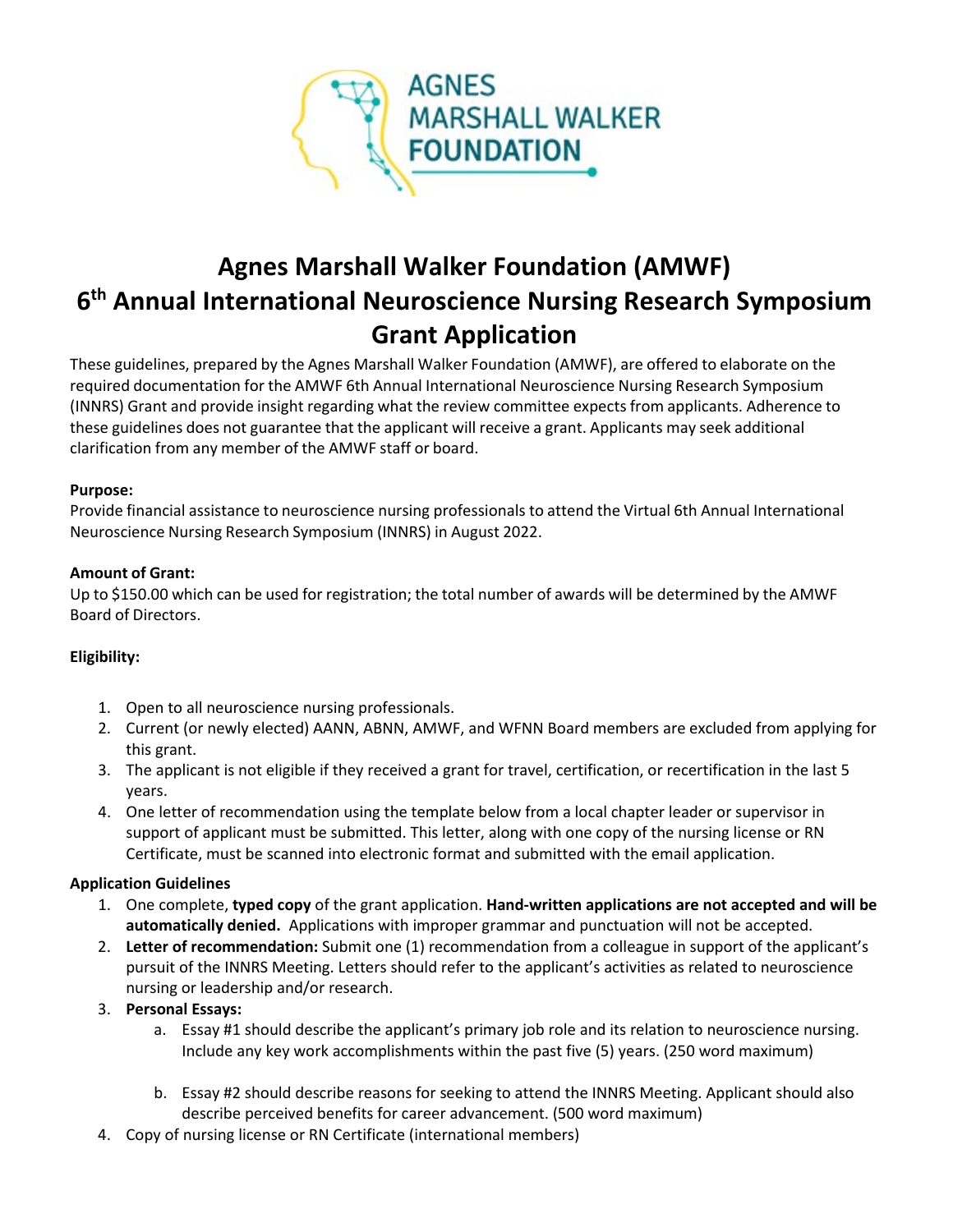#### **Deadline:**

- 1. Completed applications must be **received** at the AMWF Headquarters by email no later than **Friday, July 8, 2022**
	- **by 11:59pm. AMWF only accepts submissions via email.**
		- a. Email to [grants@AMWF.org](mailto:grants@AMWF.org) (subject line: 2022 INNRS Grant Application)
- 2. Incomplete applications will not be considered.

#### **Review Process**:

- 1. All applications will be blinded and removed of any identifying information.
- 2. Completed, blinded applications will be reviewed by the Agnes Marshall Walker Foundation (AMWF) Board and scored based on the applicant's compliance with eligibility criteria as well as professionalism, quality, and comprehensiveness of response.
- 3. If you have not obtained notification that your application has been received at the AMWF office by 2 weeks after the send date, please contact AMWF at [info@amwf.org.](mailto:info@amwf.org)

#### **Notification:**

All applicants will be informed of the AMWF Board decision by end of July 2022.

### **Questions:**

If you have any questions about this grant or the application process, please contact AMWF staff at [grants@AMWF.org.](mailto:grants@AMWF.org)

### **Recipients of this grant agree to:**

- 1. Utilize grant funds towards attendance to the 2022 Virtual INNRS Meeting.
- 2. Submit a summary quote or statement to AMWF about the benefits of receiving the grant within ninety (90) days of attending the meeting. Send the statement to [grants@AMWF.org.](mailto:grants@AMWF.org)
- 3. Grant permission to AANN and AMWF to use their name in promotion of the AMWF grant program in the AANN *Neuroscience News*, AANN/ABNN website, at the AANN Annual Meeting and INNRS Meeting, on Facebook, through other social media, and otherwise.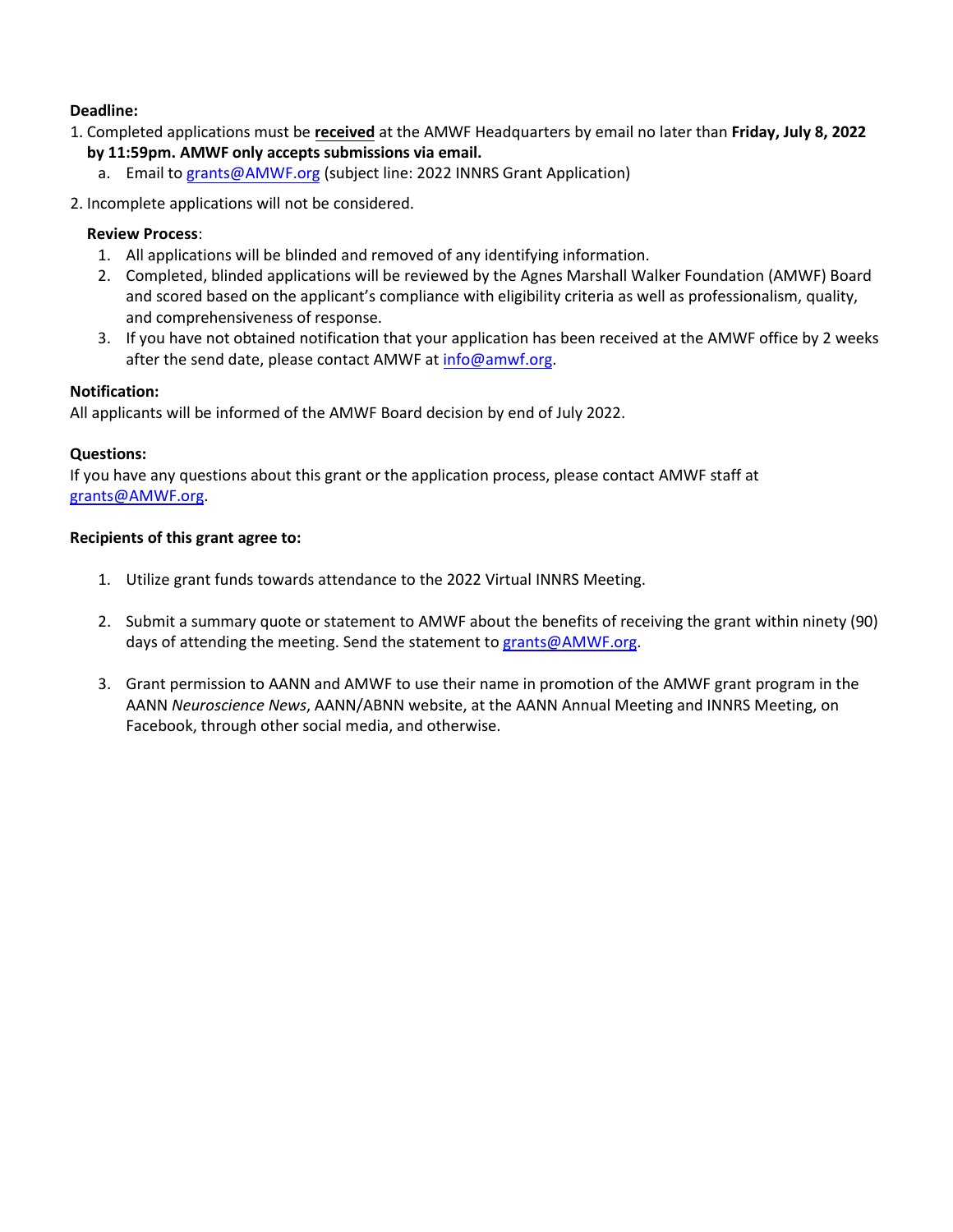## **2022 AMWF INNRS Grant Application**

*Typing of this document is required.* \*indicates required field

| <u> 1989 - Andrea Santa Andrea Andrea Santa Andrea Andrea Andrea Andrea Andrea Andrea Andrea Andrea Andrea Andre</u> |  |
|----------------------------------------------------------------------------------------------------------------------|--|
|                                                                                                                      |  |
|                                                                                                                      |  |
|                                                                                                                      |  |
|                                                                                                                      |  |
|                                                                                                                      |  |
|                                                                                                                      |  |
|                                                                                                                      |  |

**\*Please provide an electronic (e.g., scanned) copy of license or other documentation.** If not applicable (i.e., international members), provide a copy of your RN certificate and an English translation of the document.

#### **\*As a recipient of this grant, I agree to:**

1. Utilize grant funds towards attendance to the 2022 Virtual INNRS Meeting.

**\_\_\_\_\_\_\_\_\_\_\_\_\_\_\_\_\_\_\_\_\_\_\_\_\_\_\_\_\_\_\_\_\_\_\_\_ \_\_\_\_\_\_\_\_\_\_\_\_\_\_\_\_\_\_\_\_\_\_**

- 2. Submit a summary quote or statement to AMWF about the benefits of receiving the grant within ninety (90) days of attending the meeting. Send the statement to [grants@AMWF.org.](mailto:grants@AMWF.org)
- 3. Grant permission to AANN and AMWF to use their name in promotion of the AMWF grant program in the AANN *Neuroscience News*, AANN/ABNN website, at the AANN Annual Meeting and INNRS Meeting, on Facebook, through other social media, and otherwise.

Authorized Signature (electronic) Date

**Please submit this application form in addition to the following required documentation, as described above and in the INNRS Grant Application Guidelines: (Please check boxes as indicated)**

 $\Box$  One (1) letter of recommendation, typed, using recommendation form template below.

 Essay #1 describing the applicant's primary job role and its relation to neuroscience nursing using template below.

**Essay #2 describing reasons for seeking to attend the INNRS Meeting using template below.**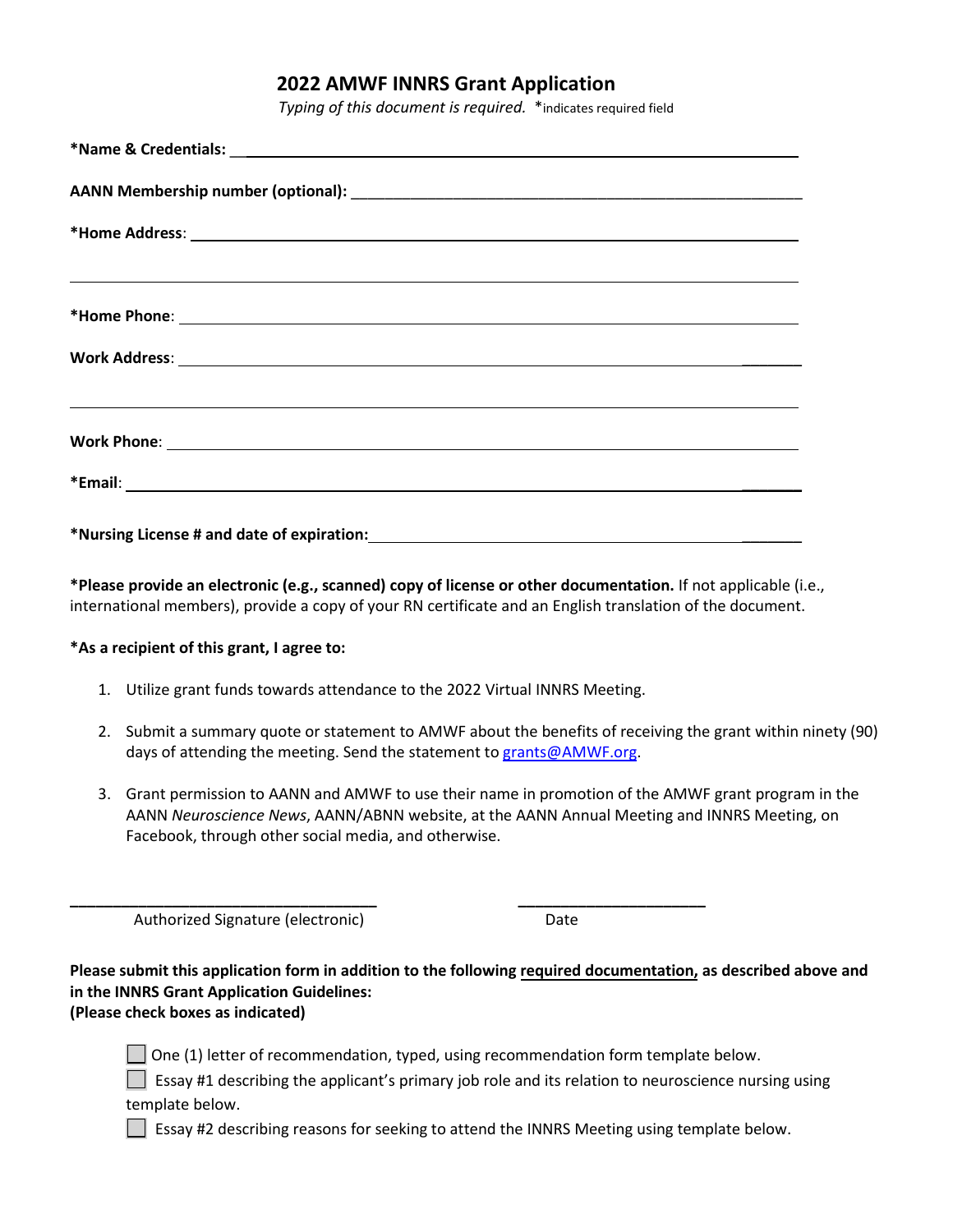\***Are you a current member of AANN?**

 $\Box$  Yes No

**\*Have you attended an AANN Annual Meeting in the past?**

Yes  $\Box$  No

**\*Have you attended an AANN Advances in Stroke Care Conference in the past?**

 $\Box$  Yes  $\Box$  No

**\*Do you plan on attending the AANN Virtual Advances in Stroke Care Conference on August 18-20, 2022?**

| ς<br>ب  |
|---------|
| ٨ı<br>n |

**\*Have you attended an INNRS Meeting in the past?**

**\*Are you presenting at this year's INNRS Meeting?**

|  | $\Box$ Yes                     |
|--|--------------------------------|
|  | $\Box$ No                      |
|  | □ Unknown (submitted abstract) |

**\*Are you a current Board member of a National or International Leadership Board of Directors?**

| Yes       |  |  |  |
|-----------|--|--|--|
| $\Box$ No |  |  |  |

\***Have you received a grant from AMWF, WFNN, or any other group for travel, certification, or recertification in the last 5 years?**

**\*Do you have any means for financial support outside of personal income to attend this year's INNRS Meeting?**  $\Box$  Yes  $\Box$  No

**If yes, explain and provide estimated US dollar amounts.** Example: institution pays \$475 for registration fee.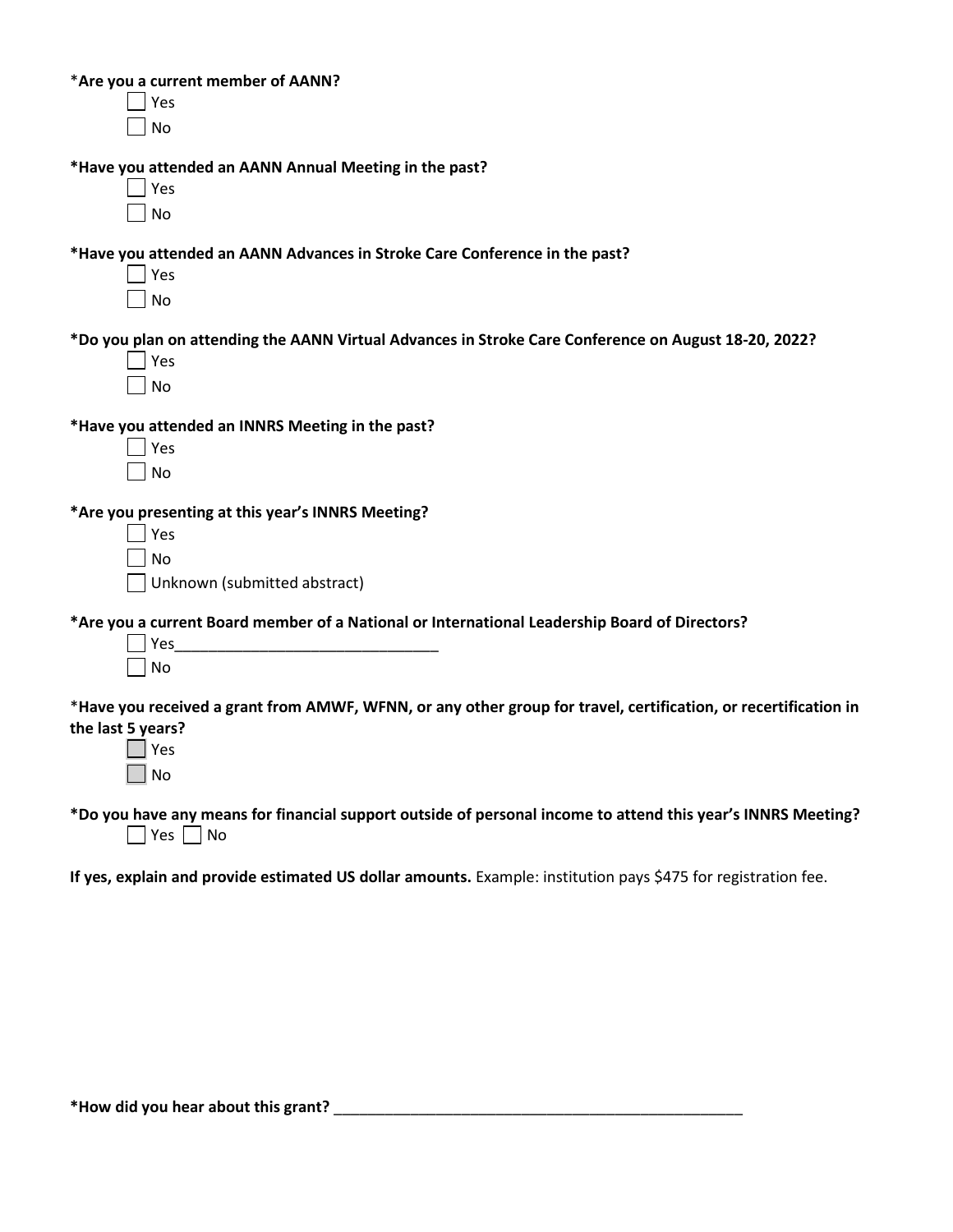# **2022 AMWF INNRS Grant Application Essays**

*Typing of this document is required.* 

The following questions are used by the AMWF review committee to evaluate your Grant application. The committee's decision will be based on your responses. Your responses to the following questions should not reveal your identity to ensure the review process is blinded.

**"The mission of the Agnes Marshall Walker Foundation is to support Neuroscience nursing through education, research, professional development, and certification to promote excellence in patient care."**

**1. Please tell us the objectives you wish to accomplish by attending the INNRS Meeting**. Be as specific as possible. *Applications with improper grammar and punctuation will not be accepted.* (250 word maximum)

**2. How do you plan to use the knowledge you gain by attending the INNRS Meeting in your daily practice**? Be as specific as possible. *Applications with improper grammar and punctuation will not be accepted.* (500 word maximum)